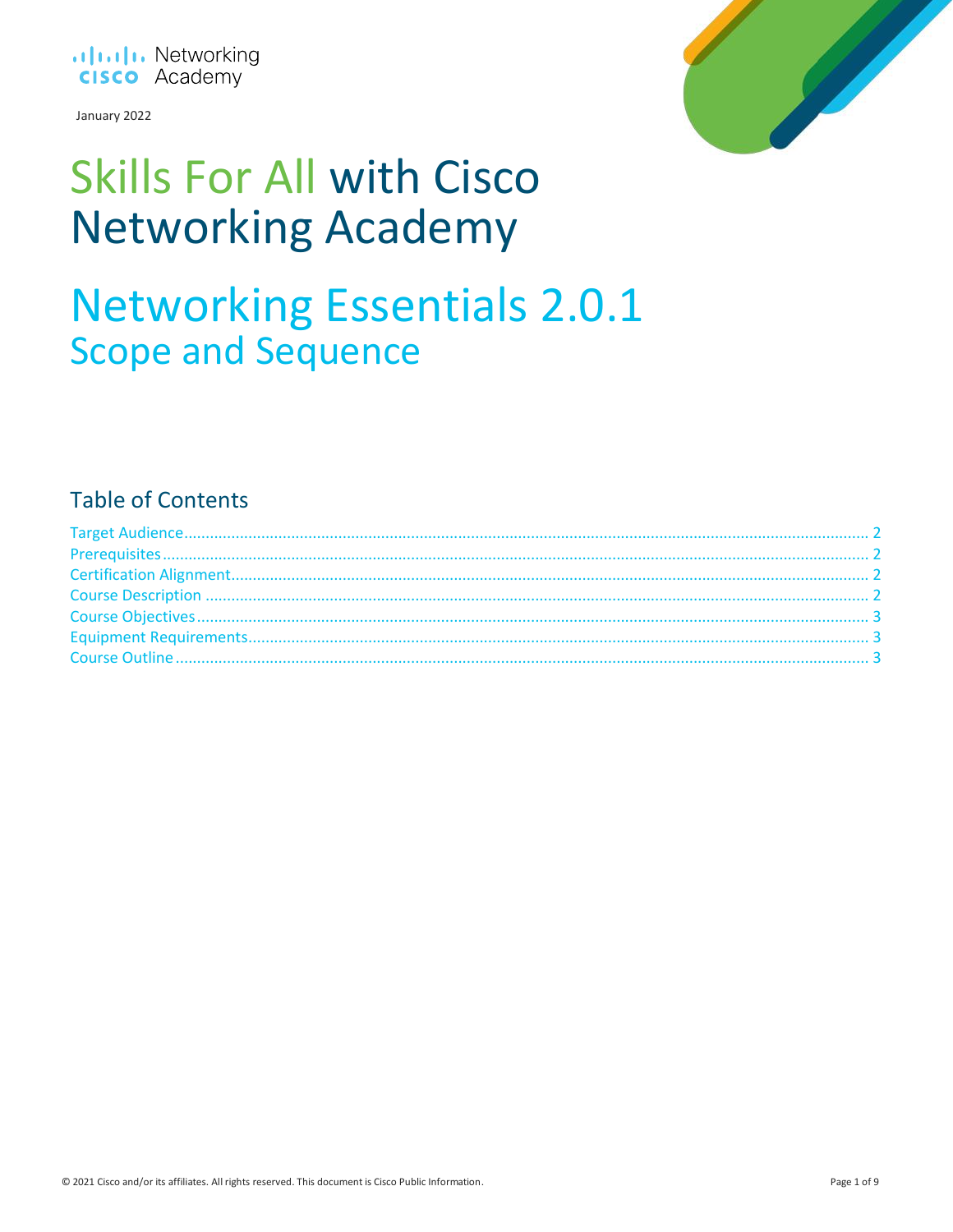#### <span id="page-1-0"></span>Target Audience

The Networking Essentials course is designed for high school, college, and any learner interested in developing introductory networking knowledge.

#### <span id="page-1-1"></span>**Prerequisites**

There are no prerequisites for this course although learners should have a basic understanding using a laptop, smartphone, or tablet, and browsing the Internet. While it is not required, it is recommended that learners complete Introduction of Cybersecurity course.

#### <span id="page-1-2"></span>Certification Alignment

This course, from the **[Cybersecurity Pathway,](https://skillsforall.com/career-path/cybersecurity)** aligns with the IT Specialist Cybersecurity certification from Certiport.

#### <span id="page-1-3"></span>Course Description

Networking Essentials teaches the fundamentals of networking. It covers how devices communicate, network addressing and network services, how to build a home network and configure basic security, the basics of configuring Cisco devices, and testing and troubleshooting network problems. The course has many features to help learners understand these concepts. The course design includes:

- Twenty modules comprised of key topics.
- Modules emphasize critical thinking, problem solving, collaboration, and the practical application of skills.
- Each module contains practice and assessment activities such as a Check Your Understanding activity, a lab, or an activity using our network simulation tool, Cisco® Packet Tracer.
- Topic-level activities are designed to indicate a learner's mastery of course skills, enabling learners to gage understanding before taking a graded quiz or exam.
- Language describing concepts is designed to be easily understood by learners at a high school level.
- Assessments and practice activities focused on specific competencies are designed to increase retention and provide flexibility in the learning path.
- Multimedia learning tools, including videos and quizzes, address a variety of learning styles, stimulating learning and promoting knowledge retention.
- Labs and Packet Tracer simulation-based activities help learners develop critical thinking and complex problem-solving skills.
- Innovative assessments provide immediate feedback to support the evaluation of knowledge and skills.
- Technical concepts are explained using introductory-level language.
- Embedded interactive activities break up reading of large content blocks and reinforce understanding.
- The course emphasizes applied skills, hands-on experience, and encourages learners to consider additional IT education.
- Packet Tracer activities are designed for use with the latest version of Packet Tracer.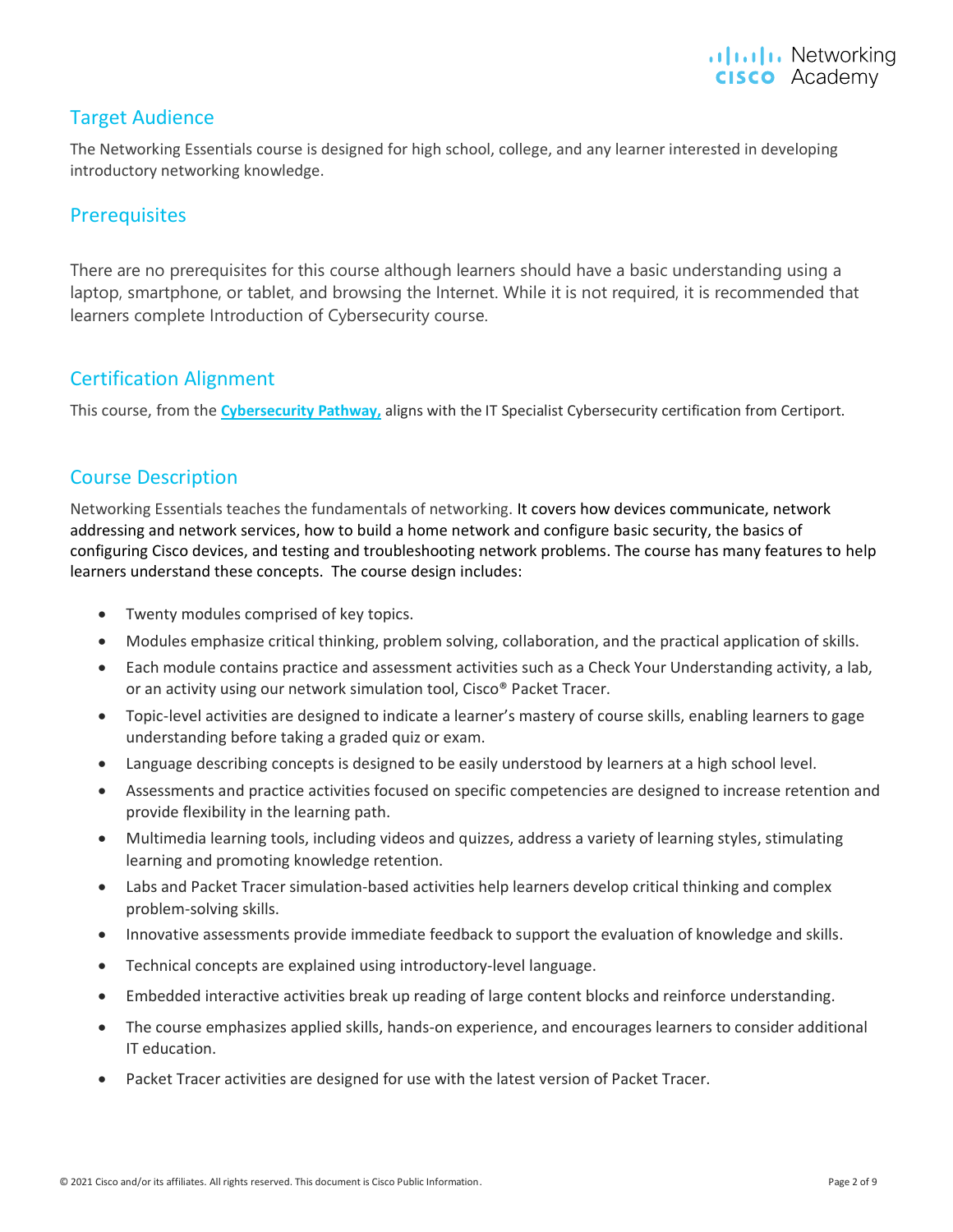#### .**I|I.I|I.** Networking **CISCO** Academy

#### <span id="page-2-0"></span>Course Objectives

Networking Essentials 2.0 is designed to develop knowledge and skills needed to work in Information Technology (IT) and networking. The course material will assist you in developing learner skills, including:

- Explain the concept of network communication
- Explain the basic requirements for getting online
- Create a simulated network using Packet Tracer
- Build a simple home network
- Explain the importance of standards and protocols in network communications
- Explain how protocols enable network operations.
- Explain how communication occurs on Ethernet networks
- Create a fully connected Local Area Network (LAN)
- Explain the features of an Internet Protocol (IP) address
- Explain the Dynamic Host Configuration Protocol (DHCP) address assignment process
- Explain the principles of Internet Protocol version 4 (IPv4) and IPv6 address management
- Explain how clients access internet services
- Explain the function of common application layer services
- Configure an integrated wireless router and wireless client to securely connect to the internet
- Implement virtualization and cloud technologies
- Explain how to use security best practices to mitigate attacks.
- Configure basic network security.
- Compare in-band and out-of-band management access.
- Use the Cisco IOS
- Build a simple computer network using Cisco devices.

#### <span id="page-2-1"></span>Equipment Requirements

The below equipment is required for the Networking Essentials:

- 1 PC running Windows 10
- A smartphone or tablet as a host device
- 1 Ethernet cable

#### <span id="page-2-2"></span>Course Outline

Table 1 below details the modules and their associated competencies. Each module is an integrated unit of learning that consists of content, activities, and assessments that target a specific set of competencies. The size of the module depends on the depth of knowledge and skill needed to master the competency.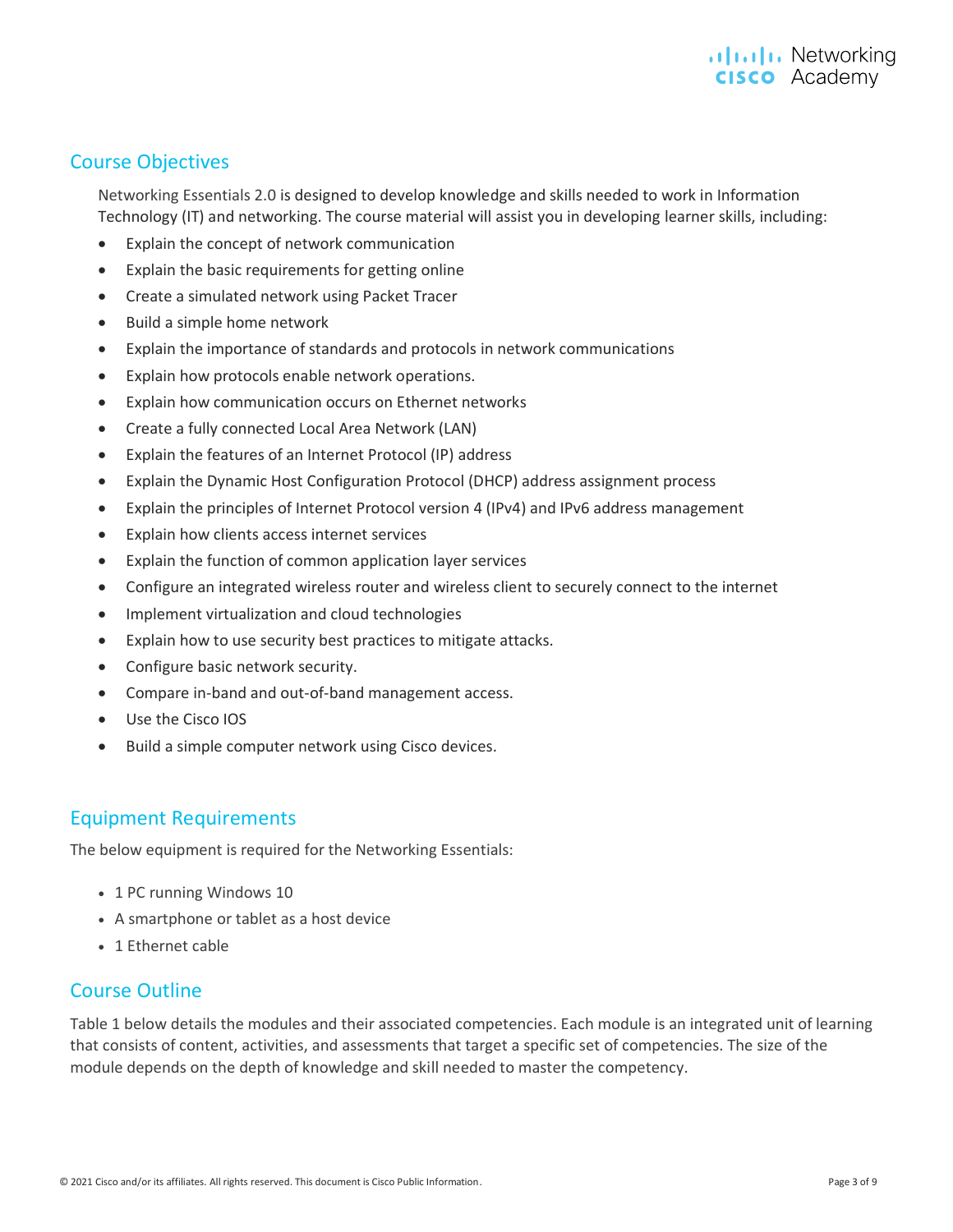#### **Table 1: Module Title and Objective**

| Module Title / Topic Title                    | <b>Objective</b>                                                                    |
|-----------------------------------------------|-------------------------------------------------------------------------------------|
| Module 1: Communications in a Connected World |                                                                                     |
| 1.0: Communications in a Connected World      | Explain the concept of network communication.                                       |
| 1.1 Network Types                             | Explain the concept of a network                                                    |
| 1.2 Data Transmission                         | Describe network data                                                               |
| 1.3 Bandwidth and Throughput                  | Explain the network transmission speed and capacity.                                |
| 1.4 Clients and Servers                       | Explain the roles of clients and servers in a network.                              |
| 1.5 Network Components                        | Explain the roles of network infrastructure devices.                                |
| <b>Module 2: Online Connections</b>           |                                                                                     |
| 2.0: Online Connections                       | Explain the basic requirements for getting online.                                  |
| 2.1 Wireless Networks                         | Describe the different types of networks used by cell phones<br>and mobile devices. |
| 2.2 Local Network Connections                 | Describe the requirements for host connectivity.                                    |
| 2.3 Network Documentation                     | Explain the importance of network documentation.                                    |
| Module 3: Explore Networks with Packet Tracer |                                                                                     |
| 3.0 Explore Networks with Packet Tracer       | Create a simulated network using Packet Tracer.                                     |
| 3.1 Packet Tracer Network Simulator           | Describe the purpose and function of Packet Tracer.                                 |
| 3.2 Packet Tracer Installation                | Install Packet Tracer on a local device.                                            |
| 3.3 The Packet Tracer User Interface          | Investigate the Packet Tracer user interface.                                       |
| 3.4 Packet Tracer Network Configuration       | Configure a Packet Tracer network.                                                  |
| Module 4: Build A Simple Network              |                                                                                     |
| 4.0 Build A Simple Network                    | Build a simple home network.                                                        |
| 4.1 Network Media Types                       | Describe common types of network cables.                                            |
| 4.2 Ethernet Cabling                          | Describe Ethernet twisted-pair cables.                                              |
| 4.3 Coaxial and Fiber-Optic Cabling           | Describe coaxial and fiber-optic cabling.                                           |
| 4.4 Twisted Pair Operation                    | Explain how a twisted-pair cable transmits and receives<br>signals.                 |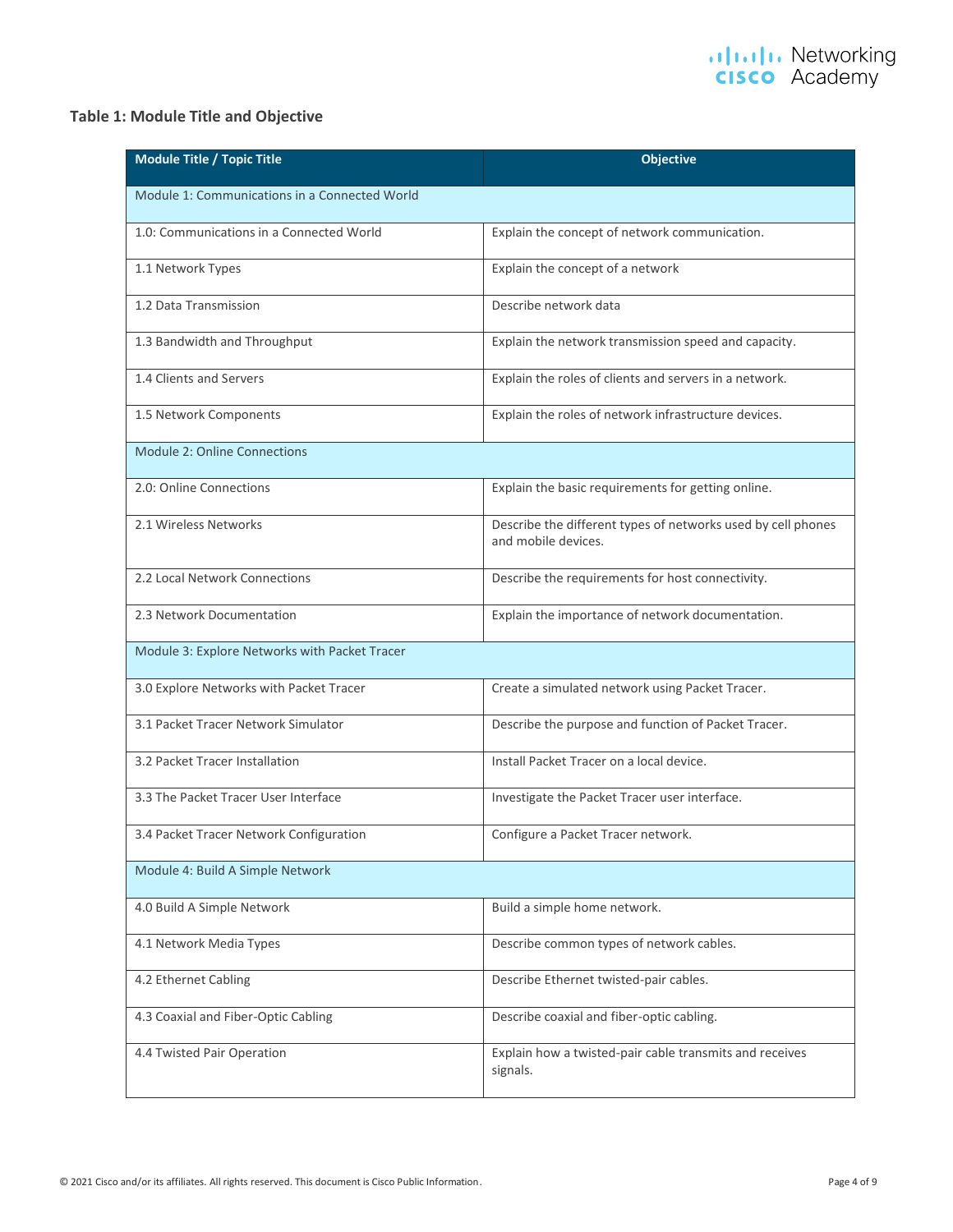| 4.5 Verify Connectivity                       | Verify connectivity in a simple routed network.                                     |
|-----------------------------------------------|-------------------------------------------------------------------------------------|
| <b>Module 5: Communication Principles</b>     |                                                                                     |
| 5.0 Communication Principles                  | Explain the importance of standards and protocols in network<br>communications.     |
| 5.1 The Rules                                 | Describe network communication protocols.                                           |
| 5.2 Communication Standards                   | Describe network communication standards.                                           |
| 5.3 Network Communication Models              | Compare the OSI and TCP/IP models.                                                  |
| 5.4 Ethernet                                  | Explain the OSI model Layer 1 and Layer 2 functions in an<br>Ethernet network.      |
| Module 6: Network Protocols                   |                                                                                     |
| 6.0 Network Protocols                         | Explain how protocols enable network operations.                                    |
| 6.1 Network Communications Process            | Explain the basic operation of data-networked<br>communications.                    |
| 6.2 Communications Protocols                  | Explain how protocols enable network operations.                                    |
| 6.3 Data Encapsulation                        | Explain how data encapsulation allows data to be transported<br>across the network. |
| 6.4 Ethernet                                  | Explain how Ethernet supports network communication.                                |
| 6.5 IPv4                                      | Explain how the IPv4 protocol supports network<br>communications.                   |
| Module 7: Network Design and the Access Layer |                                                                                     |
| 7.0 Network Design and the Access Layer       | Explain how communication occurs on Ethernet networks.                              |
| 7.1 Encapsulation and the Ethernet Frame      | Explain the process of encapsulation and Ethernet framing.                          |
| 7.2 Hierarchical Network Design               | Explain the function at each layer of the 3-layer network<br>design model.          |
| 7.3 The Access Layer                          | Explain how to improve network communication at the access<br>layer.                |
| 7.4 Broadcast Containment                     | Explain why it is important to contain broadcasts within a<br>network.              |
| Module 8: Routing Between Networks            |                                                                                     |
| 8.0 Routing Between Networks                  | Create a fully connected LAN.                                                       |
| 8.1 The Need for Routing                      | Explain the need for routing.                                                       |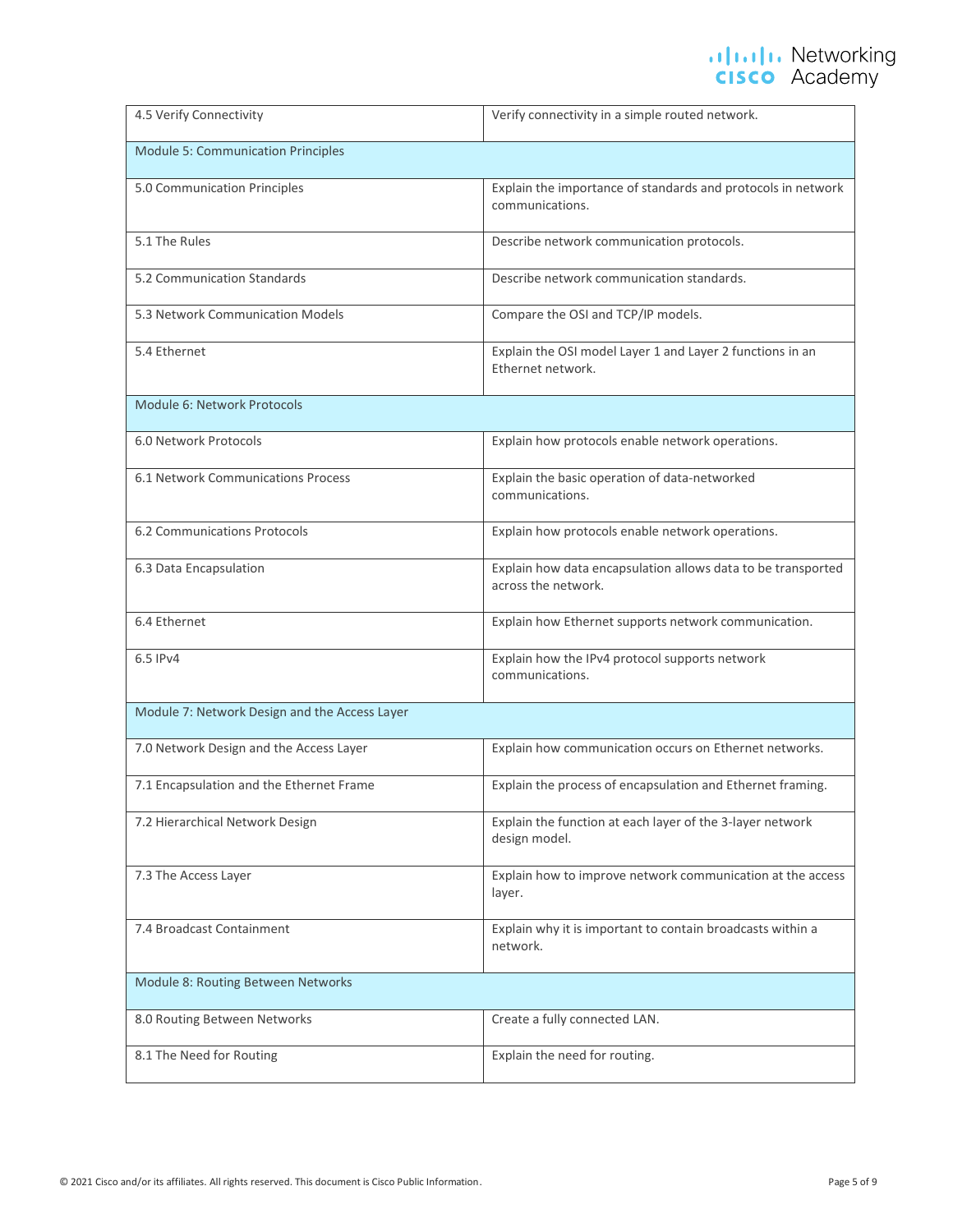| 8.2 The Routing Table                           | Explain how routers use tables.                                          |
|-------------------------------------------------|--------------------------------------------------------------------------|
| 8.3 Create a LAN                                | Build a fully connected network.                                         |
| Module 9: The Internet Protocol                 |                                                                          |
| 9.0 The Internet Protocol                       | Explain the features of an IP address.                                   |
| 9.1 Purpose of an IPv4 Address                  | Explain the purpose of an IPv4 address.                                  |
| 9.2 Binary Conversion of an IPv4 Address        | Calculate numbers between decimal and binary systems.                    |
| 9.3 The IPv4 Address Structure                  | Explain how IPv4 addresses and subnets are used together.                |
| 9.4 Classful IPv4 Addressing                    | Describe the different IPv4 address classes.                             |
| 9.5 Public and Private IPv4 Addresses           | Describe the public and private IPv4 address ranges.                     |
| 9.6 Unicast, Broadcast, and Multicast Addresses | Compare unicast, multicast, and broadcast addresses.                     |
| Module 10: Dynamic Addressing with DHCP         |                                                                          |
| 10.0 Dynamic Addressing with DHCP               | Explain the DHCP address assignment process.                             |
| 10.1 Static and Dynamic Addressing              | Compare static and dynamic IPv4 addressing.                              |
| 10.2 DHCPv4 Configuration                       | Configure a DHCPv4 server to dynamically assign IPv4<br>addresses.       |
| Module 11: IPv6 Addressing                      |                                                                          |
| 11.0 IPv6 Addressing                            | Implement an IPv6 addressing scheme.                                     |
| 11.1 IPv4 Issues                                | Explain the need for IPv6 addressing.                                    |
| 11.2 IPv6 Addressing                            | Explain how IPv6 addresses are represented.                              |
| 11.3 IPv6 Address Types                         | Compare types of IPv6 network addresses.                                 |
| 11.4 Dynamic Addressing for IPv6 GUAs           | Explain how to configure global unicast addresses<br>dynamically.        |
| Module 12: IPv4 and IPv6 Address Management     |                                                                          |
| 12.0 IPv4 and IPv6 Address Management           | Explain the principles of IPv4 and IPv6 address management.              |
| 12.1 Network Boundaries                         | Describe network boundaries.                                             |
| 12.2 Network Address Translation                | Explain the purpose of Network Address Translation in small<br>networks. |
| 12.3 IPv4 Issues                                | Explain why IPv6 addressing will replace IPv4 addressing.                |
| 12.4 IPv6 Features                              | Explain features of IPv6                                                 |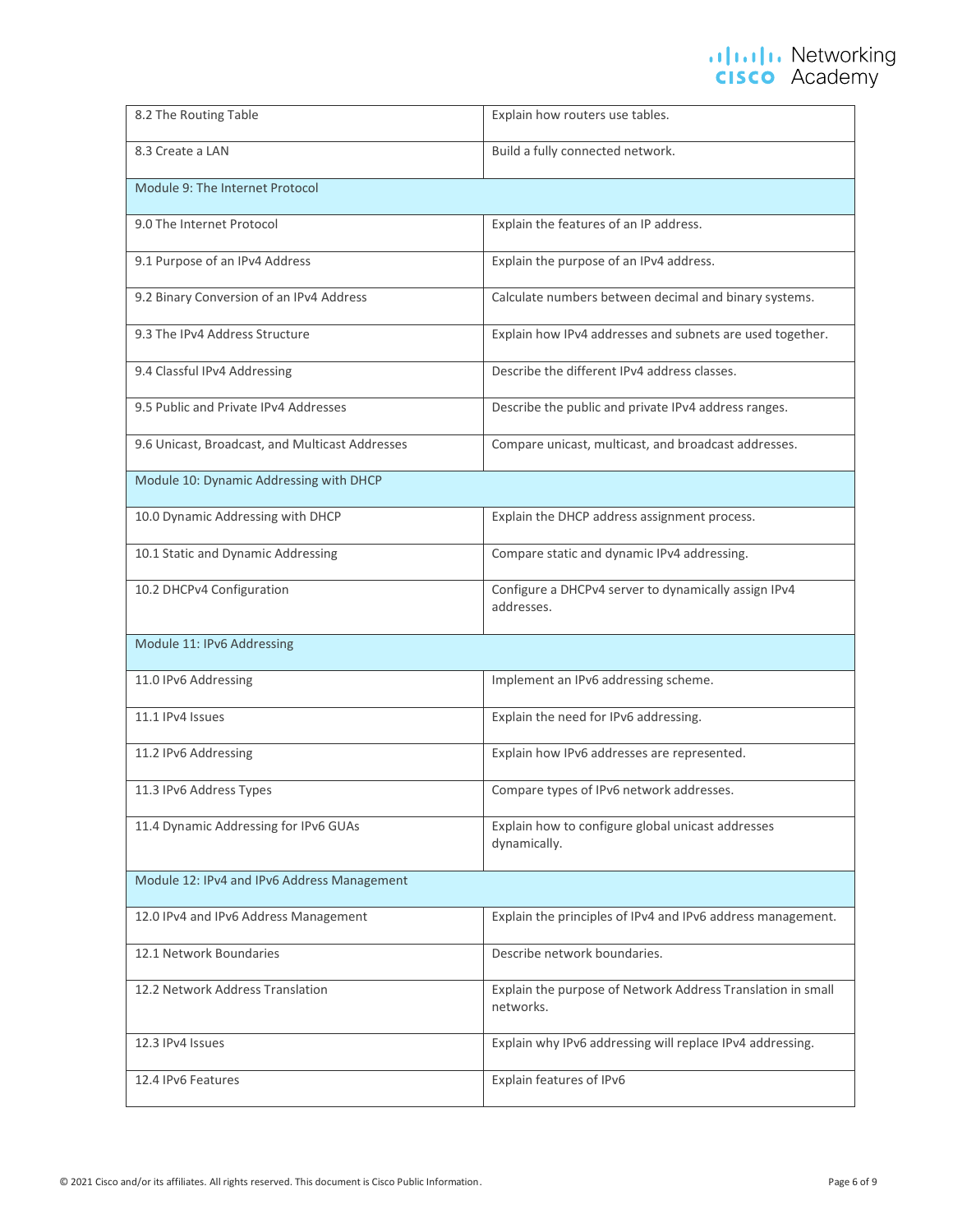| Module 13. Transport Layer Services                      |                                                                                                     |
|----------------------------------------------------------|-----------------------------------------------------------------------------------------------------|
| 13.0 Transport Layer Services                            | Explain how clients access internet services.                                                       |
| 13.1 The Client Server Relationship                      | Explain client and server interaction.                                                              |
| 13.2 TCP and UDP                                         | Compare TCP and UDP transport layer functions.                                                      |
| 13.3 Port Numbers                                        | Explain how TCP and UDP use port numbers.                                                           |
| Module 14. Application Layer Services                    |                                                                                                     |
| 14.0 Application Layer Services                          | Explain the function of common application layer services.                                          |
| 14.1 Network Application Services                        | Describe common network applications.                                                               |
| 14.2 Domain Name System                                  | Describe DNS.                                                                                       |
| 14.3 Web Clients and Servers                             | Describe HTTP and HTML.                                                                             |
| 14.4 FTP Clients and Servers                             | Describe FTP.                                                                                       |
| 14.5 Virtual Terminals                                   | Describe Telnet and SSH.                                                                            |
| 14.6 Email and Messaging                                 | Describe email protocols.                                                                           |
| Module 15. Build a Home Network                          |                                                                                                     |
| 15.0. Build a Home Network                               | Configure an integrated wireless router and wireless client to<br>connect securely to the internet. |
| 15.1 Home Network Basics                                 | Describe the components required to build a home network.                                           |
| 15.2 Network Technologies in the Home                    | Describe wired and wireless network technologies.                                                   |
| 15.3 Wireless Standards                                  | Describe Wi-Fi.                                                                                     |
| 15.4 Mobile Device Connectivity                          | Configure mobile devices for wireless connectivity.                                                 |
| 15.5 Wireless Traffic Controls                           | Explain how wireless traffic is controlled.                                                         |
| 15.6 ISP Connectivity Options                            | Describe ISP connectivity options.                                                                  |
| 15.7 Set Up a Home Router                                | Configure a wireless LAN device.                                                                    |
| Module 16: Virtualization, SDN, and Cloud-Based Services |                                                                                                     |
| 16.0 Virtualization, SDN, and Cloud-Based Services       | Implement virtualization and cloud technologies                                                     |
| 16.1 Network Virtualization                              | On a computer, configure a virtual machine that includes an<br>operating system.                    |
| 16.2 Introduction to AWS                                 | Explain how to create a basic EC2 instance for specified<br>requirements.                           |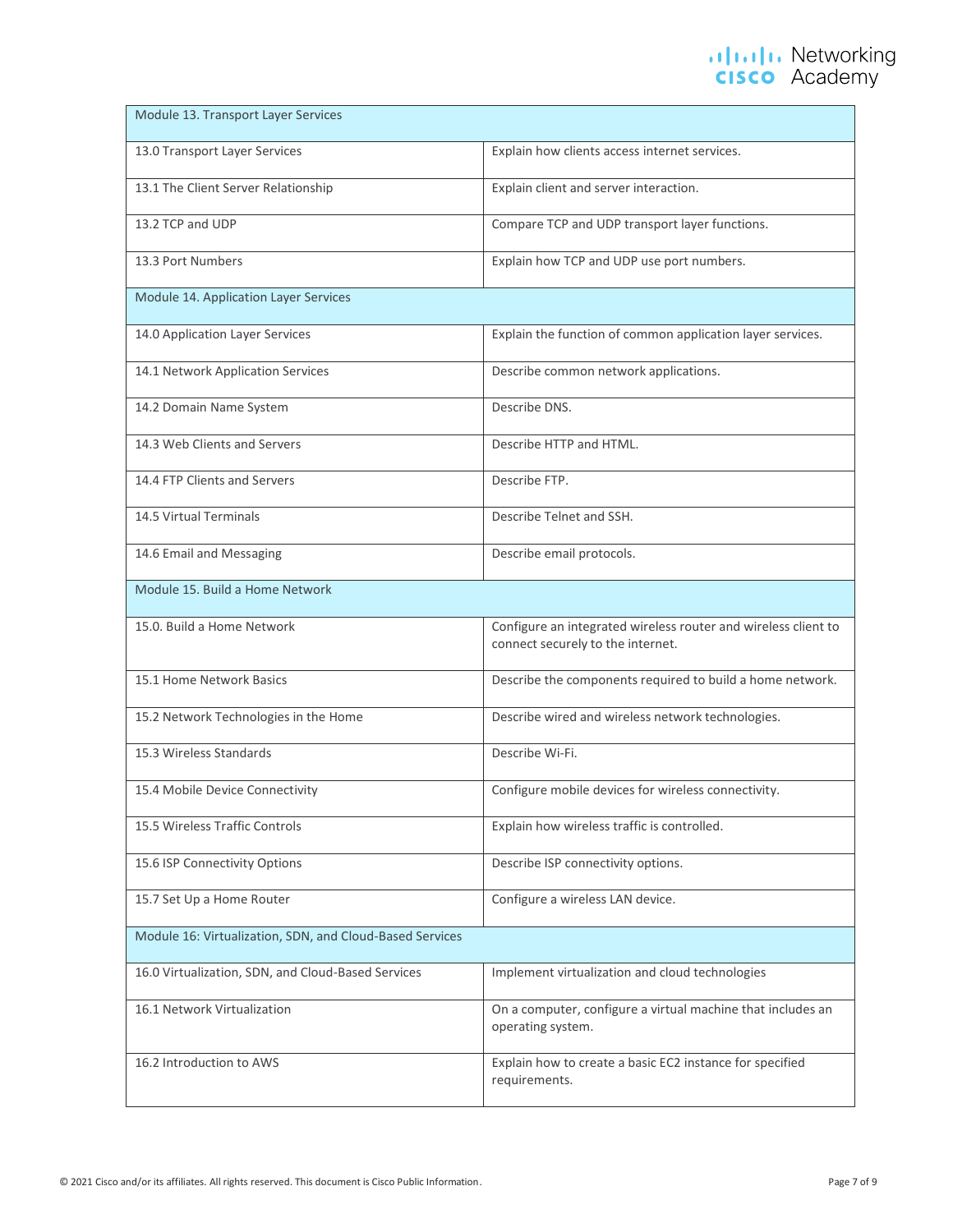| Module 17: Security Considerations               |                                                                                       |  |
|--------------------------------------------------|---------------------------------------------------------------------------------------|--|
| 17.0 Security Considerations                     | Explain how to use security best practices to mitigate attacks.                       |  |
| 17.1 Security Threats                            | Describe different types of network security threats.                                 |  |
| 17.2 Social Engineering Attacks                  | Describe social engineering attacks.                                                  |  |
| 17.3 Malware                                     | Describe various types of malicious software.                                         |  |
| 17.4 Denial of Service                           | Describe denial of service attacks.                                                   |  |
| 17.5 Security Tools                              | Explain how security tools and software updates mitigate<br>network security threats. |  |
| 17.6 Antimalware Software                        | Explain how antimalware software mitigates data loss and<br>service disruptions.      |  |
| Module 18. Configure Network and Device Security |                                                                                       |  |
| 18.0 Configure Network and Device Security       | Configure basic network security.                                                     |  |
| 18.1 Wireless Security Measures                  | Describe basic ways to address wireless security<br>vulnerabilities.                  |  |
| 18.2 Implement Wireless Security                 | Configure user authentication.                                                        |  |
| 18.3 Configure a Firewall                        | Configure firewall settings.                                                          |  |
| Module 19. Cisco Switches and Routers            |                                                                                       |  |
| Module 19. Cisco Switches and Routers            | Compare in-band and out-of-band management access.                                    |  |
| 19.1 Cisco Switches                              | Describe Cisco LAN switches.                                                          |  |
| 19.2 Switch Boot Process                         | Describe the Cisco LAN switch boot process.                                           |  |
| 19.3 Cisco Routers                               | Describe Cisco small business routers.                                                |  |
| 19.4 Router Boot Process                         | Describe the Cisco router boot process.                                               |  |
| Module 20. The Cisco IOS Command Line            |                                                                                       |  |
| 20.0 The Cisco IOS Command Line                  | Use the Cisco IOS.                                                                    |  |
| 20.1 IOS Navigation                              | Use the correct commands to navigate the Cisco IOS modes.                             |  |
| 20.2 The Command Structure                       | Explain how to navigate the Cisco IOS to configure network<br>devices.                |  |
| 20.3 View Device Information                     | Use show commands to monitor device operations.                                       |  |
| Module 21: Build a Small Cisco Network           |                                                                                       |  |